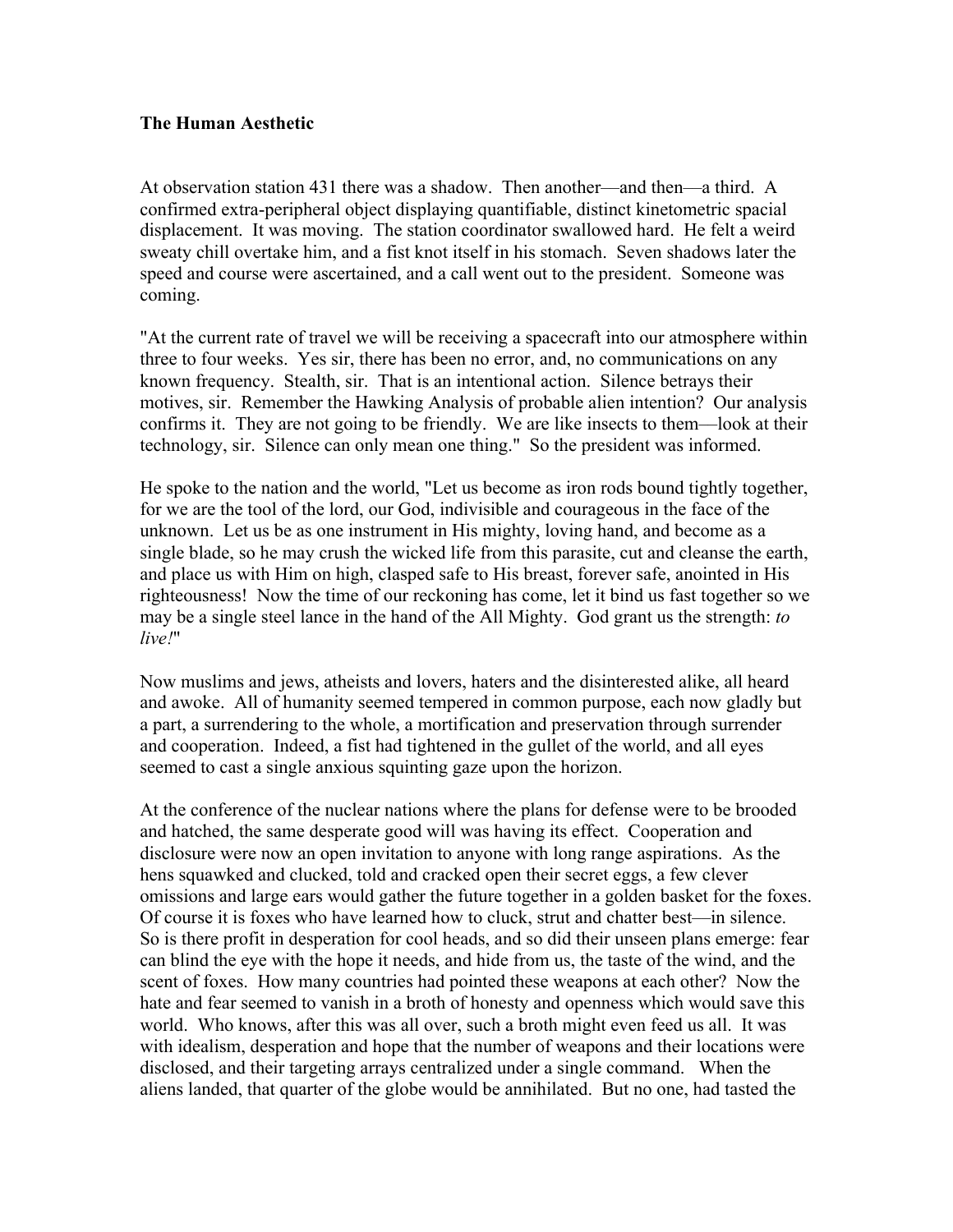wind.

Aboard the spaceship there was an uneasy optimism. Cultural exchange was the highest form of sacrifice and science for the Xantheans. Artistic expression, the primal beauty of the unfettered wish and its sublimated expression in art was the highest of their most valuable assets, and they had amassed a vast treasure of music and knowledge, beauty and lies of the greatest worth and measure. They were ready. However, the broadcasts coming from the planet were disturbing. These creatures were dangerous. Stupid, paranoid and passionate, they had all the makings of high culture, but had yet to meet, much less master themselves. Scary, primitive creatures. It was decided not to contact them, and hope to discover a higher form of life which might be found to offer up an artistic exchange. They would tread delicately and softly, such a proliferation of life on this tiny planet! Surely there were millions of species here! Such art as they had never dared to dream must be hidden in these caves and caverns, these lush swamps and grasslands must conceal a species with the need, the need to understand themselves and transform the result, the artistic need: the mark of ascension and higher life.

As the Xantheans crept into orbit and began their preliminary scans for intelligent creative activity, the scanners were clogged with cerebral interference. Dreadful and vile, undeveloped reactive thoughts and hungers which were untransformed, pains unfelt and happiness unrealized, a random storm of chaotic affect threatened to overload their equipment, now flooded with self-deception, suffering and flattery of every kind. As they shut the cerebral detection array down for recalibration to eliminate the human interference, a strange beautiful flower of radiation, a cobalt plume of delicate blue ionized gas and thermonuclear haze lifted its swollen shimmering head into the dark sky from the skin of the distant azure sphere below.

Now, the Xantheans all gathered around the porthole facing the planet. First, a tiny dot of light, and then, the expanding plume of radiance and color pouring upward, stretching toward the infinity of annihilation, a glowing tendril of luxuriant beauty, curling a twisting, arching, spiral finger toward the hungry ink of heaven, its aqua and lapis fingers of light intertwining with eternity, beyond all preconception––such an exquisite flower as only the unborn, or the dead may imagine, as only a secretive nebula may dare to enfold, a thimble of boiling eternity stretching outward toward oblivion––then another––and another––and another––until the whole planet was engulfed in exquisite turgid ascending clouds of light, pouring upward into each other. And the entire circumference of the earth glowed purple and azure, its cheeks red and lush in the black palm of the heavens.

The Xantheans wept in pleasure as the cinder evaporated into beauty, and a frothing thunderhead of gratitude spread its arms around the little Earth, wrapping it in a gracious shawl of purple, lavender and rose, all of creation set aglow and ablaze, over full, spilling over and through itself with the hues, inner secrets and shades of eternity concealed in the very heart of each atom, turned inside out, unfolded from within to reveal the blush, the hidden blood and light, the rising torrent of the eternal now unrefused, uncontained, spilling upward and outward around the curve of the blue green horizon.